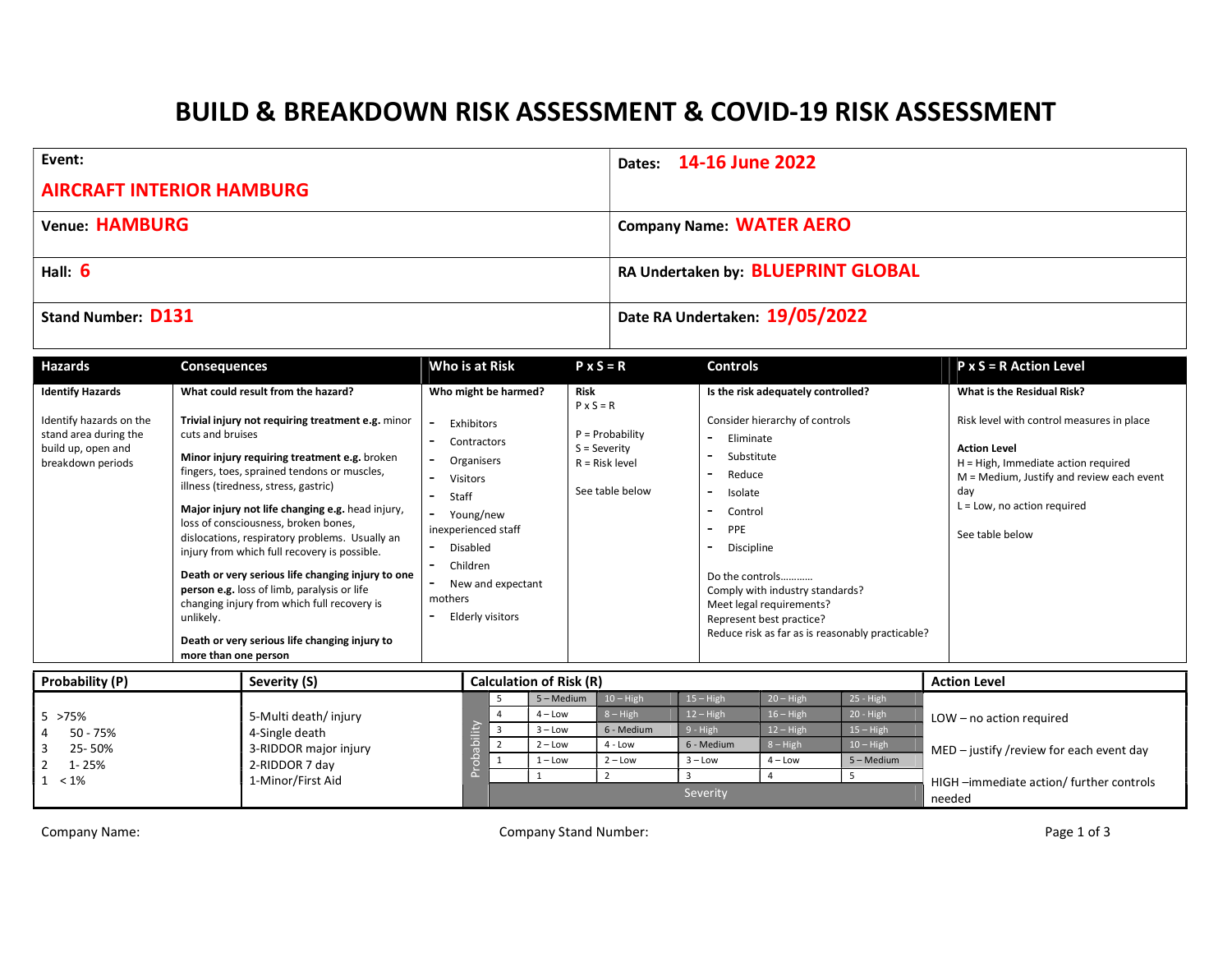## BUILD & BREAKDOWN RISK ASSESSMENT & COVID-19 RISK ASSESSMENT

| <b>Risk Assessment</b>                                                                                                                                      |                                           |                |   |                |             |                                                                                                                                                                             |                |                  |             |                        |                                                    |
|-------------------------------------------------------------------------------------------------------------------------------------------------------------|-------------------------------------------|----------------|---|----------------|-------------|-----------------------------------------------------------------------------------------------------------------------------------------------------------------------------|----------------|------------------|-------------|------------------------|----------------------------------------------------|
| Hazard                                                                                                                                                      | <b>Consequences</b>                       | Who is at Risk |   | P S            | $\mathbf R$ | <b>Controls</b>                                                                                                                                                             | P.             | $\mathsf{s}$     | $\mathbf R$ | <b>Action</b><br>Level | Person responsible<br>for action                   |
| <b>Manual Handling</b><br><i>Injuries</i>                                                                                                                   | <b>Manual Handling</b><br><i>Injuries</i> | Contractors    | 3 | $\vert$ 3      | 9           | We will use correct manual<br>handing techniques<br>. We will use safety footwear to be<br>worn to prevent crush injuries                                                   | $\overline{2}$ | 3                | 6           | Medium                 | <b>Stand Manager of</b><br><b>Blueprint Global</b> |
| Will Ensure before<br>and after use<br>checks are carried<br>out<br>• Will Use correct<br>type/size for job<br>• Use FLT and man<br>cage where<br>necessary | <b>Manual Handling</b><br><b>Injuries</b> | Contractors    | 3 | 3              | 9           | Will use Trained FLT drivers only<br>• Will Ensure working area is clear<br>. High Visibility vest and Helmet<br>when unloading trucks                                      | $\overline{a}$ | 3                | 6           | Medium                 | Stand Manager of<br><b>Blueprint Global</b>        |
| Use of electrical<br>tools.<br>Grinder machines<br>for wiring<br>connection, wires<br>for the lights etc<br>etc,                                            | <b>Manual Handling</b><br><b>Injuries</b> | Contractors    | 3 | $\overline{4}$ | 12          | Will Co-operate with host<br>precautions and procedures<br>• Will Keep exits clear<br>· Will Keep fire points clear<br>· Will Ensure waste is cleared<br>Daily              | $\overline{2}$ | $\boldsymbol{4}$ | 8           | Medium                 | <b>Stand Manager of</b><br><b>Blueprint Global</b> |
|                                                                                                                                                             | <b>Manual Handling</b><br><b>Injuries</b> |                |   |                |             | Hard hats and safety boots to be<br>worn in construction areas where<br>there is a risk of falling objects or<br>when otherwise needed for<br>overhead work, unloading etc. |                |                  |             |                        |                                                    |

## COVID-19 Risk Assessment